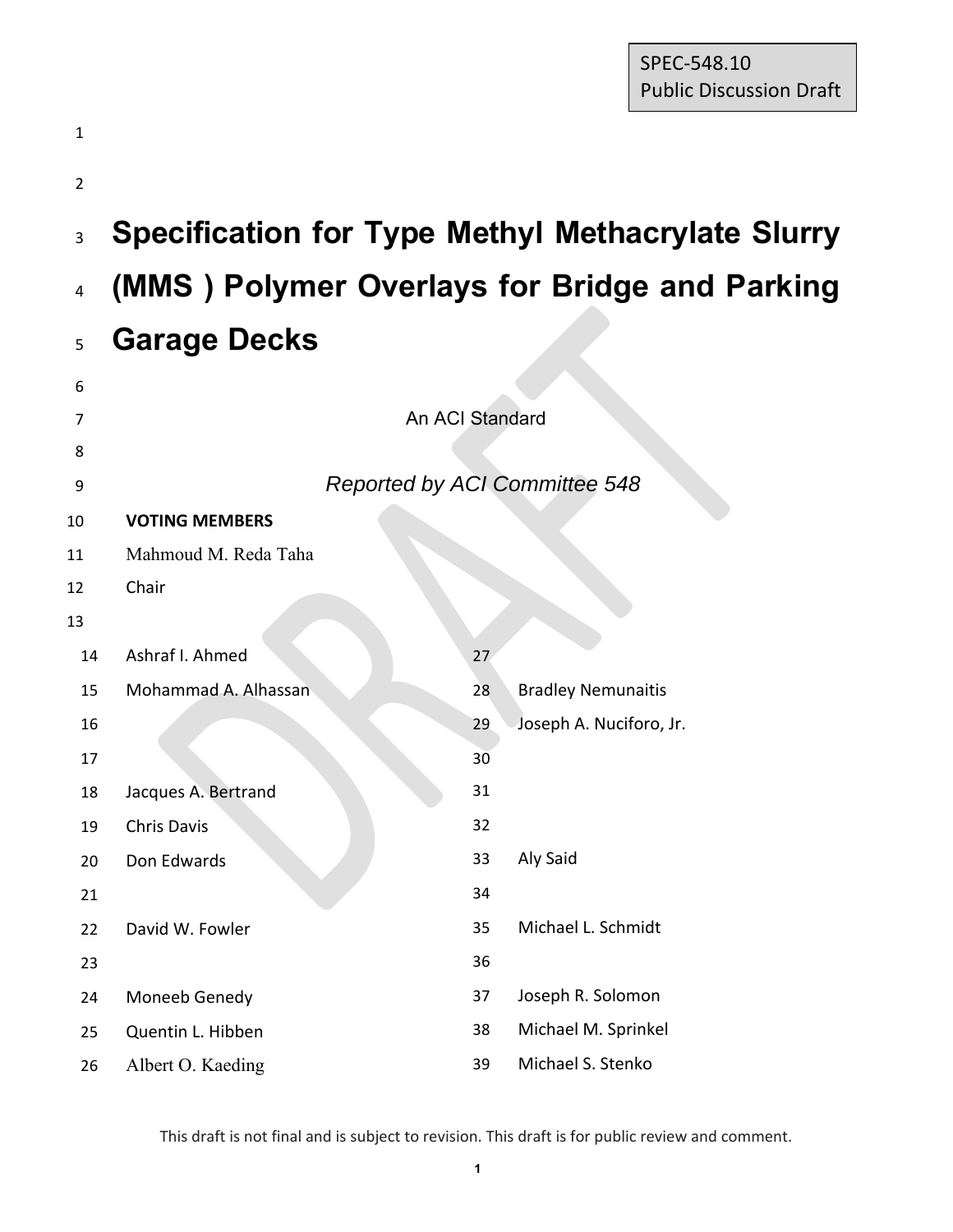- 1 Aamer H. Syed 2 Aamer H. Syed 4 Mary E. Vancura 8 David White
- 

- 
- 
-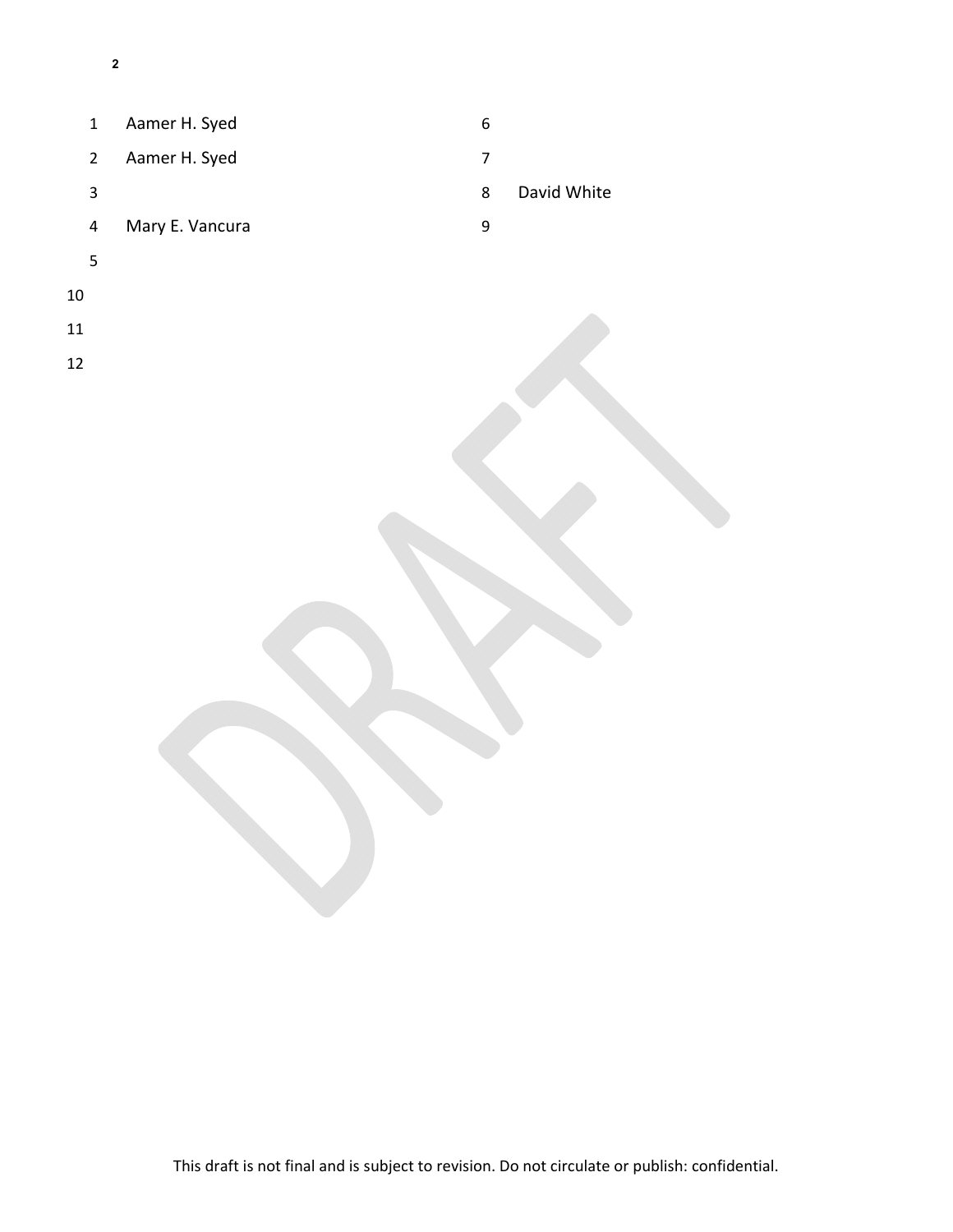|  | <b>CONSULTING MEMBERS</b> |  |
|--|---------------------------|--|
|--|---------------------------|--|

| Milton D. Anderson          | 17 | <b>William Lee</b>   |
|-----------------------------|----|----------------------|
| Lu Angi                     | 18 | Troy D. Madeley      |
| Craig A. Ballinger          | 19 | Henry N. Marsh, Jr.  |
| John J. Bartholomew         | 20 | <b>Peter Mendis</b>  |
| Shashi P. Bhatnagar         | 21 | John R. Milliron     |
| Jerry D. Byrne              | 22 | Peter J. Moss        |
| Zhi-Yuan Chen               | 23 | Yoshihiko Ohama      |
| Lech Czarnecki              | 24 | Kelly M. Page        |
| Harold (Dan) R. Edwards     | 25 | Hamid Saadatmanesh   |
| Larry J. Farrell            | 26 | Donald A. Schmidt    |
| George Horeczko             | 27 | Meyer Steinberg      |
| David P. Hu                 | 28 | Donald P. Tragianese |
| <b>Bert Paul Kriekemans</b> | 29 | Wafeek S. Wahby      |
| Deon Kruger                 | 30 | Harold H. Weber, Jr. |
|                             |    |                      |

16 Jay Lee

- 31
- 32

*This Specification covers methyl methacrylate slurry (MMS) overlays for bridge and parking garage decks. Type MMS polymer overlay incorporates methyl methacrylate-based primer, resin filler slurry, and topcoat with selected filler and aggregate to produce a flexible, skid-resistant, and low-permeability slurry overlay. The overlay is used for new construction or rehabilitation. This Specification includes requirements for chemical components, filler, aggregates, storage and handling, surface preparation, surface profile, mixing, placement, quality control, and quality assurance.* 

40 *Keywords: bridge decks; methyl methacrylate; parking garage decks; polymer overlay; surface*  41 *preparation; low permeability.* 

- 42 **CONTENTS**
- 43 **Part 1—General**
- 44 1.1—Scope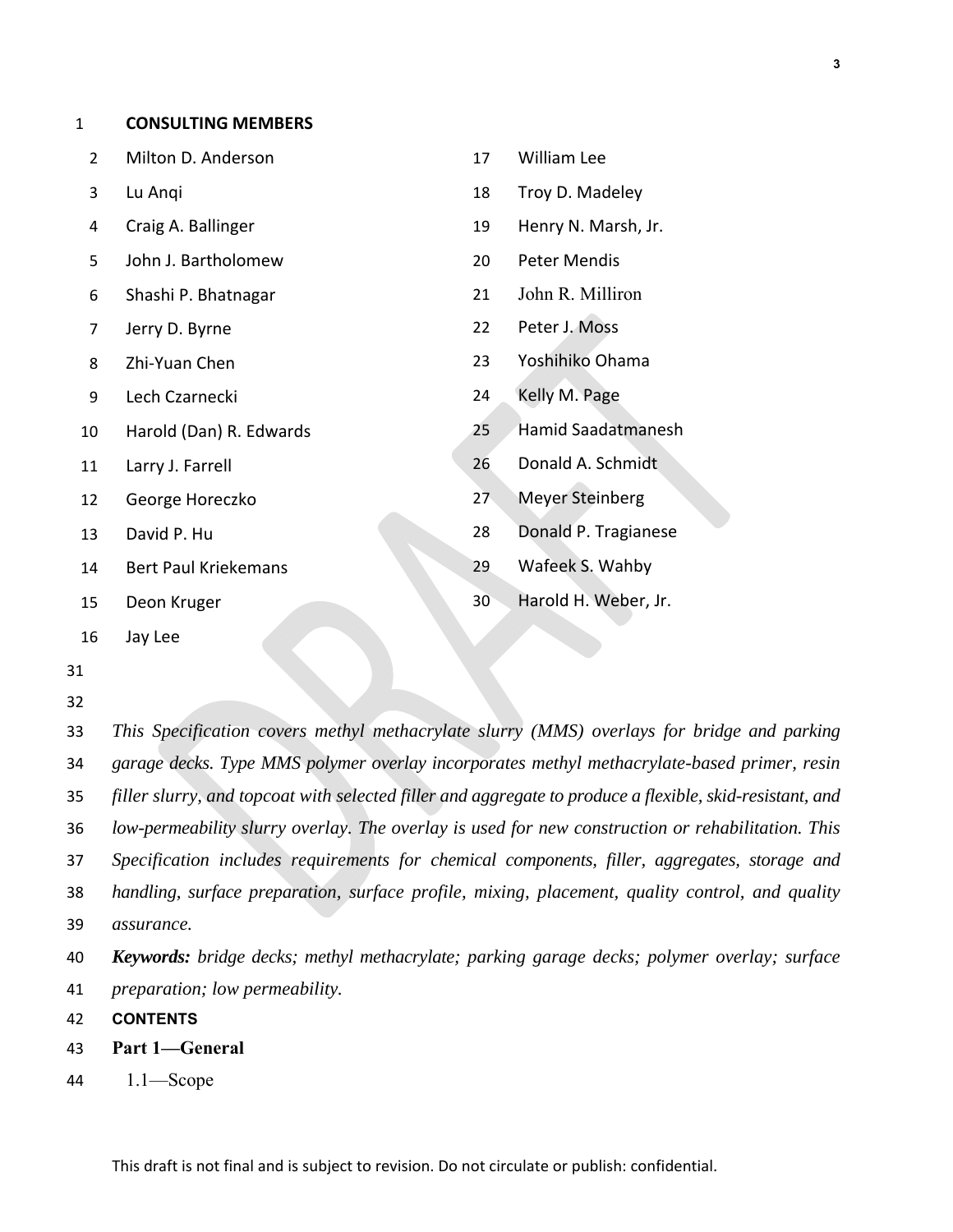1.2—Interpretation

1.4—Reference standards

1.3—Definitions

- 1.5—Submittals 1.6—Delivery, storage, and handling 1.7—Surface preparation qualification **Part 2—Products**  2.1—Materials **Part 3—Execution**  3.1— Surface preparation 3.2—Mixing methyl methacrylate-based primer, resin-filler slurry, and topcoat 3.3—Overlay application 3.4—Curing 3.5—Joints 3.6—Opening to traffic **Notes to Specifier General Notes Foreword to Checklists Checklist references**  Mandatory Requirements checklist Optional requirements checklist mandatory information follows **Part 1—GENERAL 1.1—Scope 1.1.1** This Specification covers materials and procedures for installing a methyl methacrylate slurry (MMS) polymer overlay for new construction or rehabilitation of bridge and parking garage decks as indicated in Contract Documents.
-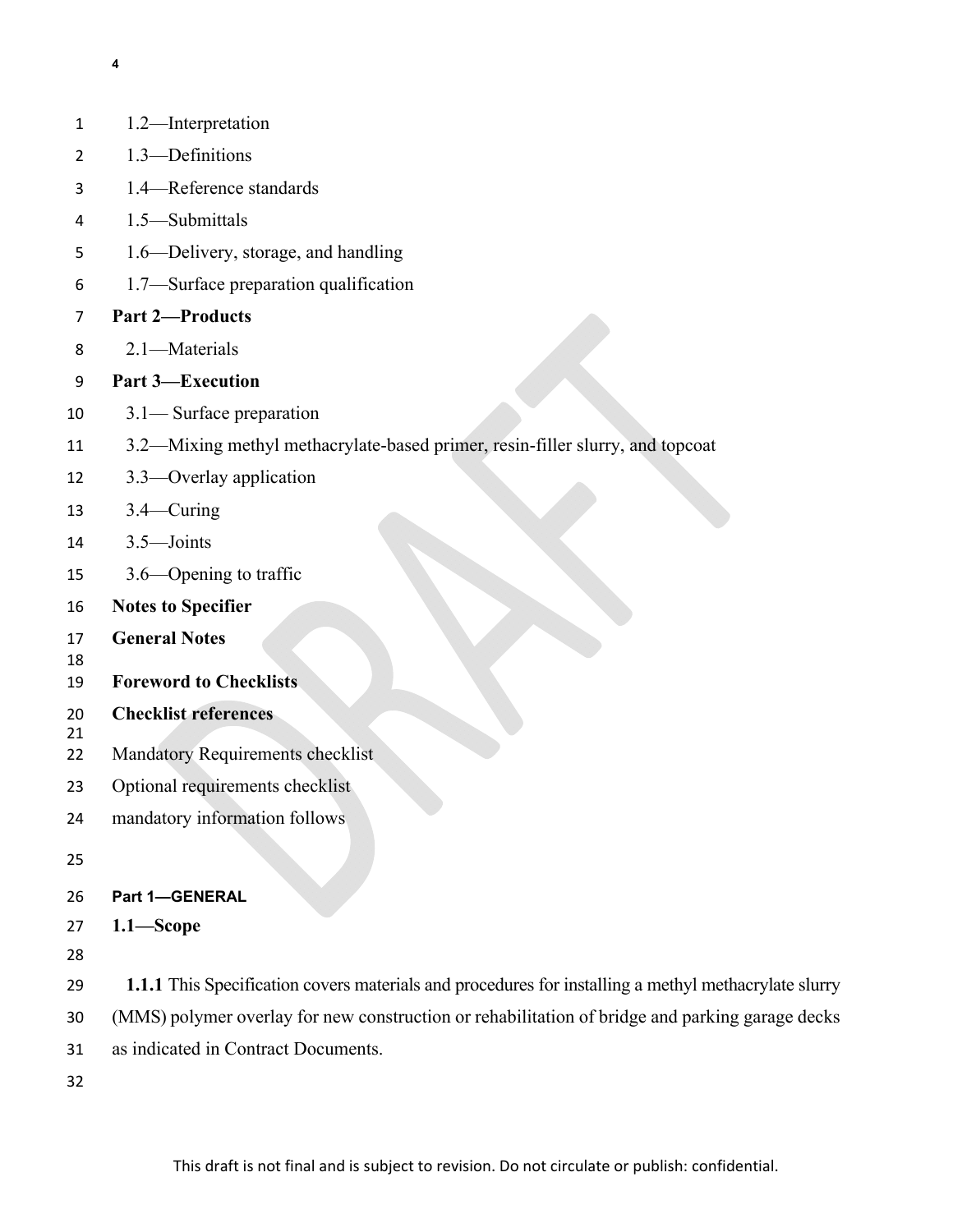| 1  | 1.1.2 This Specification is incorporated by Contract Documents and provides product and               |
|----|-------------------------------------------------------------------------------------------------------|
| 2  | installation requirements to contractors.                                                             |
| 3  |                                                                                                       |
| 4  | 1.1.3 This Specification governs for construction within its scope, except project-specific           |
| 5  | Contract Documents govern if there is a conflict.                                                     |
| 6  |                                                                                                       |
| 7  | 1.1.4 This Specification governs if there is a conflict with referenced material and testing          |
| 8  | standards.                                                                                            |
| 9  |                                                                                                       |
| 10 | 1.1.5 Contractor is permitted to submit written alternatives to any provisions in this                |
| 11 | Specification for consideration by architect/engineer.                                                |
| 12 |                                                                                                       |
| 13 | 1.1.6 This Specification governs for MMA polymer overlay installation.                                |
| 14 |                                                                                                       |
| 15 | 1.1.7 Ignore provisions of this Specification that are not applicable to the Work.                    |
| 16 |                                                                                                       |
| 17 | 1.1.8 Values in this Specification are stated in inch-pound units. A companion specification in       |
| 18 | SI units is available.                                                                                |
| 19 |                                                                                                       |
| 20 | 1.1.9 The Notes to Specifiers are not part of this Specification.                                     |
| 21 |                                                                                                       |
| 22 | 1.2-Interpretation                                                                                    |
| 23 |                                                                                                       |
| 24 | 1.2.1 Unless otherwise explicitly stated, this Specification shall be interpreted using the following |
| 25 | principles.                                                                                           |
| 26 |                                                                                                       |
| 27 | 1.2.1.1 Interpret this Specification consistent with the plain meaning of the words and terms used.   |
| 28 |                                                                                                       |
| 29 | 1.2.1.2 Definitions provided in this Specification govern over the definitions of the same or         |
| 30 | similar words or terms found elsewhere.                                                               |
| 31 |                                                                                                       |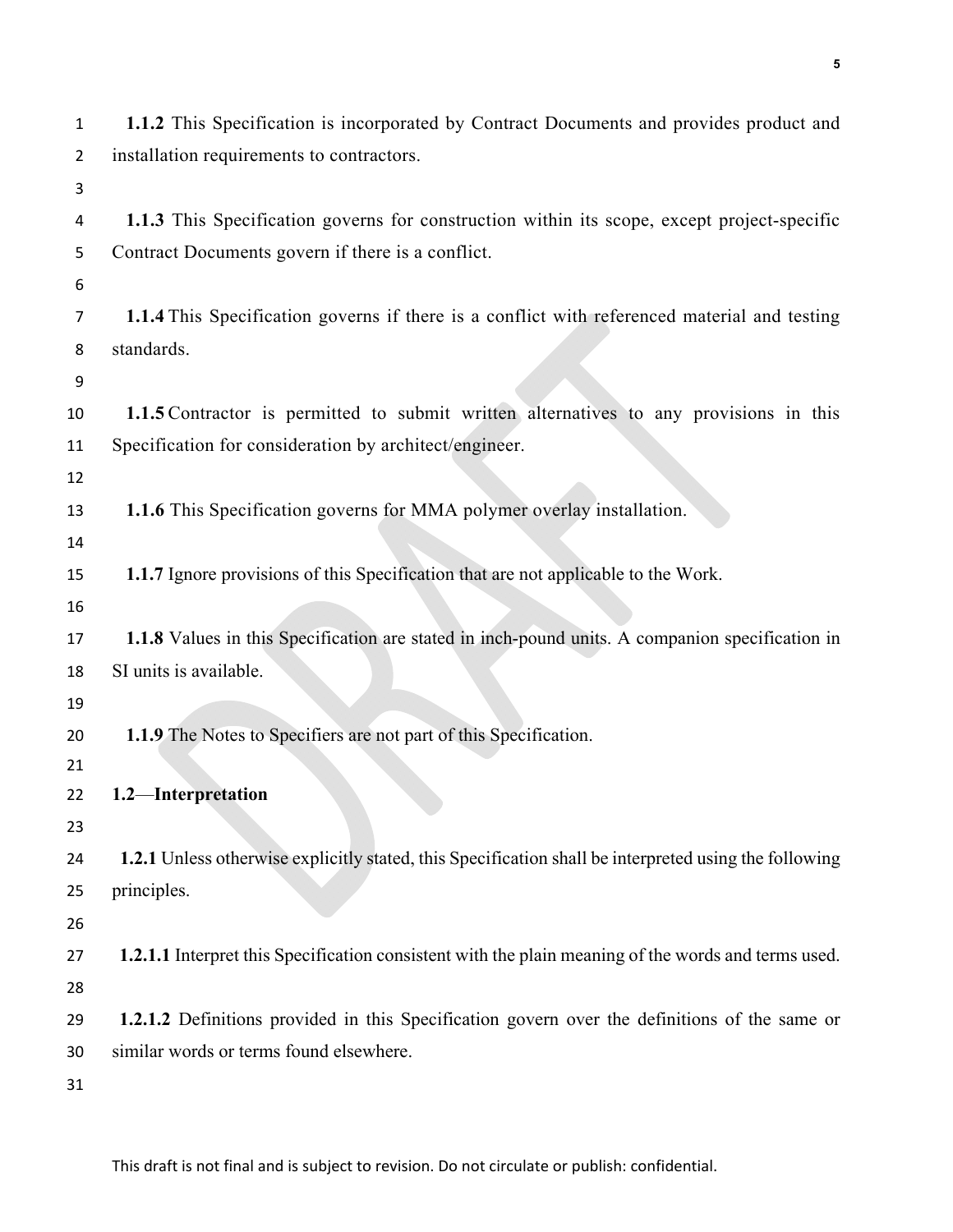**1.2.1.3** Whenever possible, interpret this Specification so that its provisions are in harmony and do not conflict.

**1.2.1.4** Headings are part of this Specification and are intended to identify the scope of the provision or sections that follow. If there is a difference in meaning or implication between the text of the provision and a heading, the meaning of the text governs.

**1.2.1.5** Footnotes are part of this Specification. The meaning of the provision text governs in the event of a difference in meaning or implication between the provision text and a footnote to that provision.

**1.2.1.6** Where a provision of this Specification involves two or more items, conditions, require-ments, or events connected by the conjunctions "and" or "or," interpret the conjunction as fol-lows:

"and" indicates that all of the connected items, conditions, requirements, or events apply

"or" indicates that the connected items, conditions, requirements, or events apply singularly.

**1.2.1.7** The use of the verb "may" or "will" indicates that the Specification provision is for information to the Contractor.

**1.2.1.8** The phrase "as indicated in Contract Documents" means the specifier included the provision requirements in Contract Documents.

**1.2.1.9** The phrase "unless otherwise specified" means the specifier included an alternative to the default requirements in Contract Documents.

**1.2.1.10** The phrase "if specified" means the specifier may have included a requirement in Contract Documents for which there is no default requirements in this Specification.

**1.2.1.11** Unless otherwise stated, the inch pound system of units is applicable to combined standards referenced in this Specification.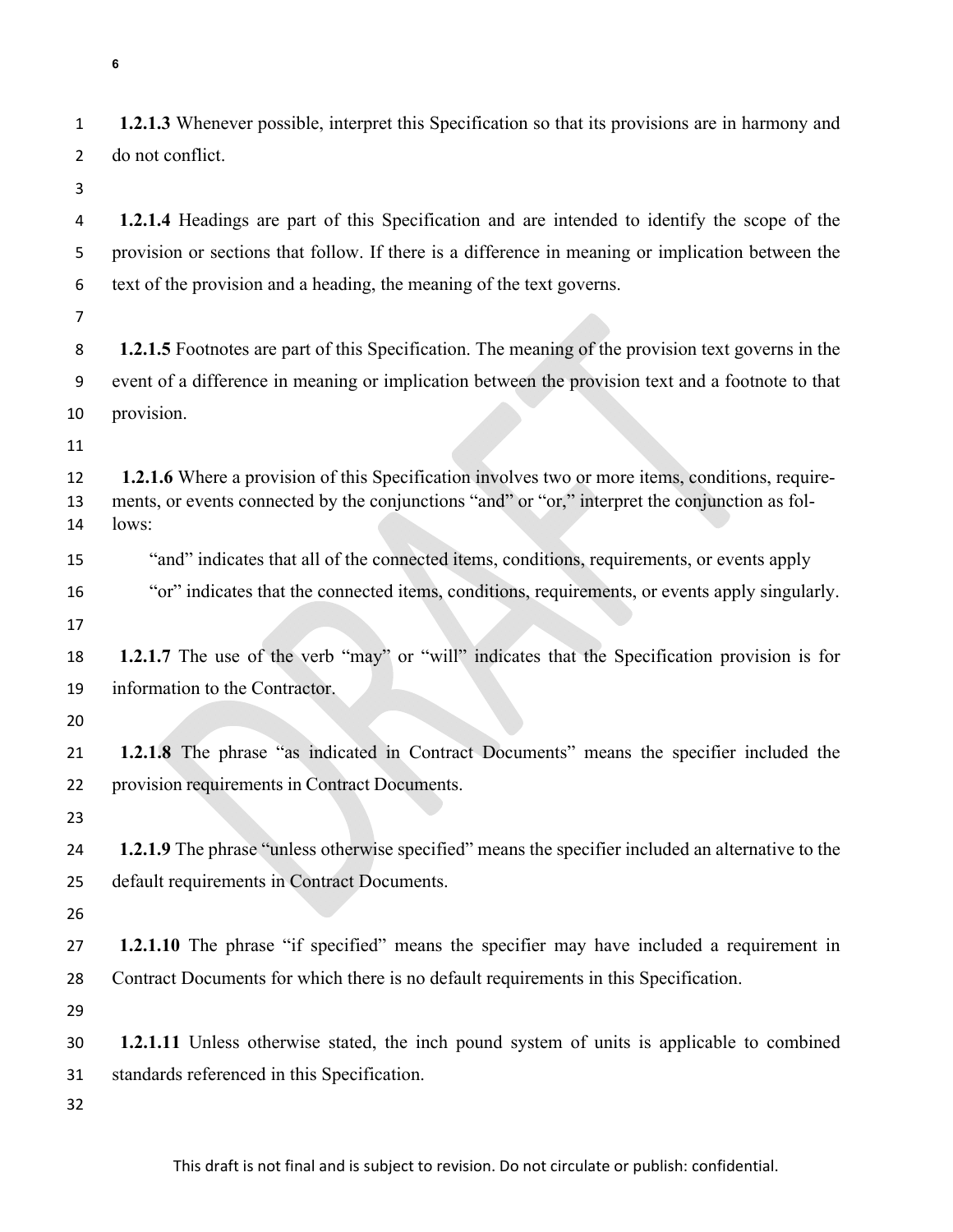#### **1.3—Definitions**

**accepted**—determined by Architect/Engineer to be in compliance with Contract Documents.

**Construction Documents**—written and graphic documents and specifications prepared or assembled for describing the location, design, materials, and physical characteristics of the element of a project necessary for obtaining a building permit and construction of the project.

**Contract Documents**—set of documents that form the basis of a contractual relationship between the Owner and Contractor or design-builder. These documents are defined by the contractual agreement, and can contain contract forms, contract conditions, specifications, drawings, addenda, and contract changes

**Architect/Engineer**— the architect, engineer, architectural firm, or engineering firm developing Contract Documents or administering Work under Contract Documents, or both.

**broadcast aggregate**—fine aggregate that is broadcast uniformly over a layer of uncured overlay slurry.

**Contract Documents**—set of documents that form the basis of a contractual relationship between

and Owner and Contractor or design-builder; documents are defined by the contractual agreement,

and can contain contract forms, contract conditions, specifications, drawings, addenda, and

contract changes.

**Contractor**—the person, firm, or entity under contract for construction of Work.

**drawings**—graphic presentations that detail requirements for Work and may include written notes.

**gel time**—the time required to change a flowable liquid resin into a nonflowing gel

**inspection agency**—the person, firm, or entity under contract for providing inspection services.

**lot or batch**—volume of material produced and packaged at one time.

**methyl methacrylate**—solvent-free, cold-curing, two-component reactive methacrylate resin,

cured through radical polymerization, which is initiated by dibenzoyl peroxide/amine-system or

by other methods generating free radicals, such as ultraviolet radiation or heating.

**Owner**—the corporation, association, partnership, individual, public body, or authority for whom

Work is constructed.

- **Specifications**—the written document that details requirements for Work.
- **submit**—provide to Architect/Engineer for review.
- **submittal**—document and material provided to Architect/Engineer for review and acceptance.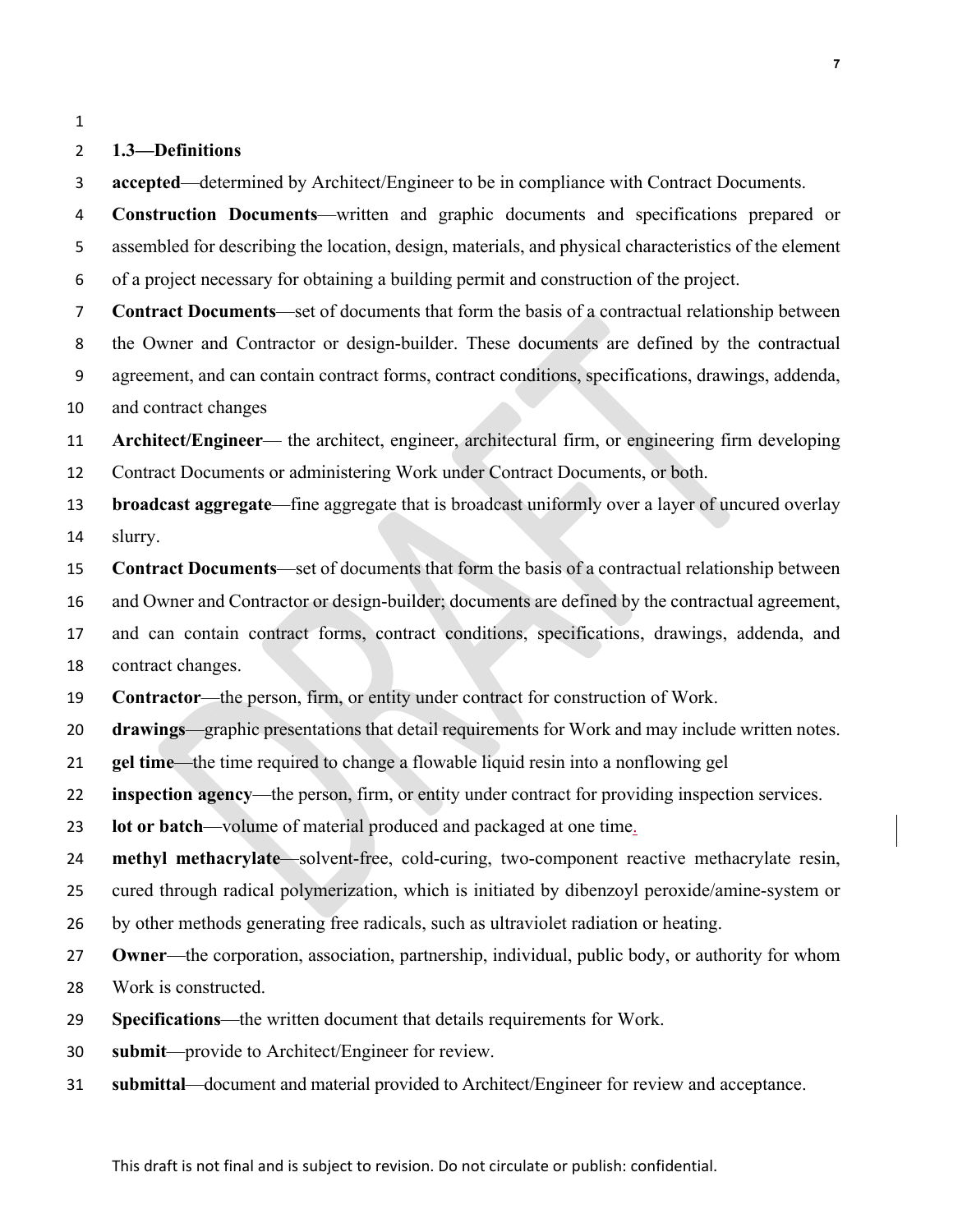| $\mathbf 1$    | testing agency—the person, firm, or entity under contract for providing testing services.             |
|----------------|-------------------------------------------------------------------------------------------------------|
| $\overline{2}$ | Work—the entire construction or separately identifiable parts required to be furnished under Contract |
| 3              | Documents.                                                                                            |
| 4              |                                                                                                       |
| 5              | 1.4-Reference standards                                                                               |
| 6              | Standards cited in this Specification are listed by name of standards-producing organization; and     |
| $\overline{7}$ | designation, including year and title.                                                                |
| 8              |                                                                                                       |
| 9              | <b>1.4.1 ASTM International standards</b>                                                             |
| 10             | ASTM C139/C139M-19-Standard Test Method for Sieve Analysis of Fine and Coarse                         |
| 11             | Aggregates.                                                                                           |
| 12             | ASTM C566-19-Standard Test Method for Total Evaporable Moisture Content of Aggregate                  |
| 13             | by Drying                                                                                             |
| 14             | ASTM C881/C881M-20-Standard Specification for Epoxy-Resin-Base Bonding Systems for                    |
| 15             | Concrete                                                                                              |
| 16             | ASTM C884/C884M-16-Standard Test Method for Thermal Compatibility Between Concrete                    |
| 17             | and an Epoxy-Resin Overlay                                                                            |
| 18             | ASTM C1583/C1583M-20-Standard Test Method for Tensile Strength of Concrete Surfaces and               |
| 19             | the Bond Strength or Tensile Strength of Concrete Repair and Overlay Materials by Direct              |
| 20             | Tension (Pull-off Method)                                                                             |
| 21             | ASTM D570-98(2018)-Standard Test Method for Water Absorption of Plastics                              |
| 22             | ASTM D638-14-Standard Test Method for Tensile Properties of Plastics                                  |
| 23             | ASTM D695-15—Standard Test Method for Compressive Properties of Rigid Plastics                        |
| 24             | ASTM D790-17-Standard Test Methods for Flexural Properties of Unreinforced and Reinforced             |
| 25             | Plastics and Electrical Insulating Materials                                                          |
| 26             | ASTM D1310-14 (2021)—Standard Test Method for Flash Point and Fire Point of Liquids by Tag            |
| 27             | Open-Cup Apparatus                                                                                    |
| 28             | ASTM D2556-14(2018)—Standard Test Method for Apparent Viscosity of Adhesives having                   |
| 29             | Shear-Rate-Dependent Flow Properties using Rotational Viscometry                                      |
| 30             | ASTM D4263-83(2018)—Standard Test Method for Indicating Moisture in Concrete by the Plastic           |
| 31             | Sheet Method                                                                                          |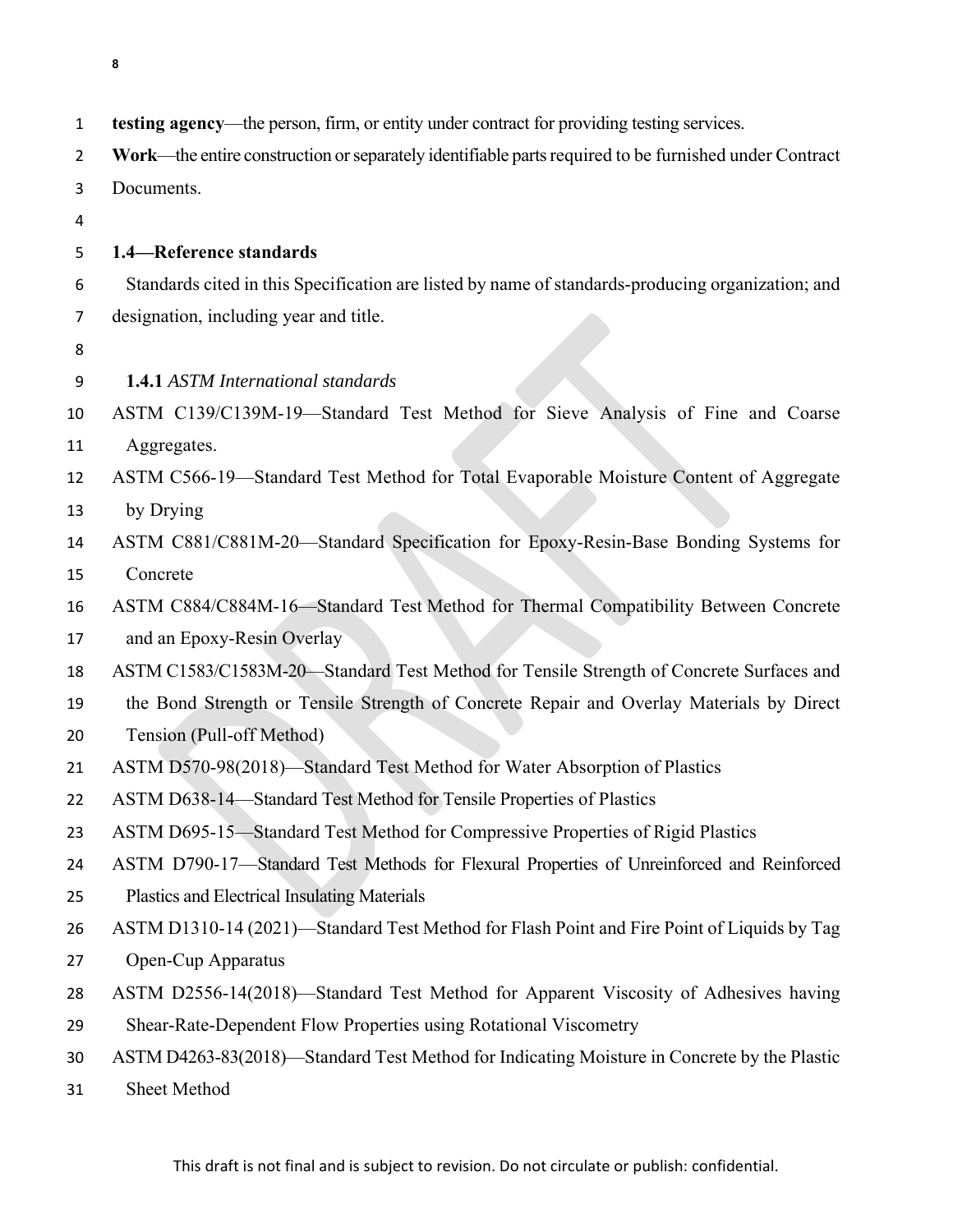ASTM D4417-21—Standard Test Methods for Field Measurement of Surface Profile of Blast

Cleaned Steel

## **1.5—Submittals**

**1.5.1** Unless otherwise specified, submit manufacturer certificate of compliance and quality control test results verifying conformance with 2.1 for each lot or batch of methyl methacrylate primer, slurry resin, slurry filler, broadcast aggregate, and topcoat.

**1.5.2** Submit manufacturer material and product data. Unless otherwise specified, include the following information:

(a) Product technical data sheet

10 (b) Physical property test reports in conformance with Part 2 of the specification  $\frac{5}{9}$ 

- (c) Installation instructions
- (d) Product Safety Data Sheets (SDS)

**1.5.3** Submit Quality Control Plan for acceptance prior to Work. Quality Control Plan must be

approved by Architect/Engineer prior to placing any overlay. Unless otherwise specified, include

- the following information:
- (a) Key personnel and contact information
- (b) Methyl methacrylate resin-filler slurry production plants and location of plants
- (c) Aggregate production plants and location of plants
- (d) Name of independent testing agency
- (e) Applicable overlay material certificates of compliance and test results
- (f) Cure time and time to open to traffic estimates for overlay as function of temperature
- (g) Procedures for storage of materials
- (h) Method for disposal and recycling of excess overlay materials and empty containers
- (i) Name of the designated Quality Control Manager with authority to institute any action necessary for successful operation of Quality Control Plan.

## **1.6—Delivery, storage, and handling**

**1.6.1** *Delivery of materials*—Use only primer, slurry resin, and topcoat delivered in sealed containers with labels legible, intact, and with following information.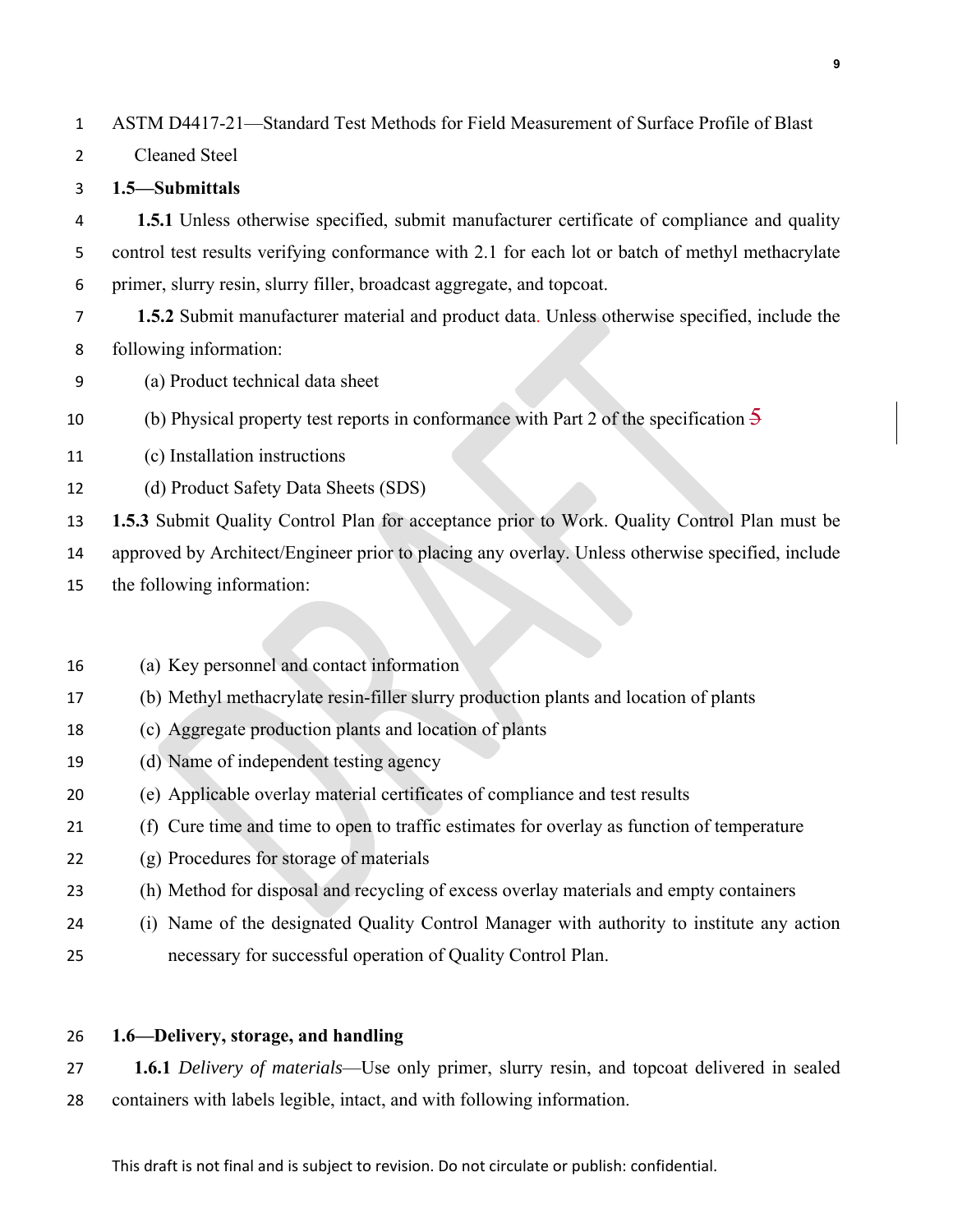- 
- (a)Name of manufacturer
- (b) Manufacturer's product identification including lot/batch identifications.
- (c) Warning for handling and toxicity
- (d) Expiration date

**1.6.2** *Storage of materials*—Unless otherwise specified by the manufacturer store primer, slurry resin, topcoat, filler, and aggregate in an area that is not in direct contact with water from the environment, at temperatures between 50 and 100°F. Store primer, slurry resin, and topcoat away from open flames and other sources of ignition.

**1.6.3** *Handling of materials*—Handle all materials to avoid material contamination. Do not use contaminated materials.

# **1.7—Surface preparation qualification**

**1.7.1** *Equipment*—Utilize shot blaster with steel shot or grit abrasives to remove deteriorated concrete, grease, dirt, oil, and other contaminants that inhibit bond of overlay.

**1.7.2** *Surface preparation qualification*—Use procedures in (1.7.2.1 through 1.7.2.5 and 1.8.2) to determine that required adhesion of test overlay to substrate is obtained.

**1.7.2.1** As indicated in Contract Documents designate one test location to be evaluated for each 17 span or 500 yd<sup>2</sup>, whichever is smaller, for bridges, and for each deck level or 500 yd<sup>2</sup>, whichever is smaller, for parking decks. Unless otherwise specified test locations will be designated for quality control to evaluate range of surface conditions on the area to be overlaid, including areas with previous deck repairs, if any.

**1.7.2.2** At each test location selected by Architect/Engineer, prepare surface area of 4 ft<sup>2</sup> using proposed equipment and procedures.

**1.7.2.3** Prepare substrate and apply test overlay to designated test locations. Surface preparation technique (size, flow of abrasive, forward speed, number of passes of blasting machine) shall be used that exposes coarse aggregate. Completely remove loose material for dust-free surface before application.

**1.7.2.4** Apply test overlays at test locations with proposed thickness materials, equipment, personnel, timing, sequence of operations, and curing period that will be used on the project.

**1.7.2.5** Test overlay bond strength in accordance with ASTM C1583/C1583M, modified in that tensile adhesion evaluation is performed at overlay surface temperatures less than or equal to 80°F.

For concrete substrate, core drill through test overlay to depth of at least 0.5 in. into concrete deck.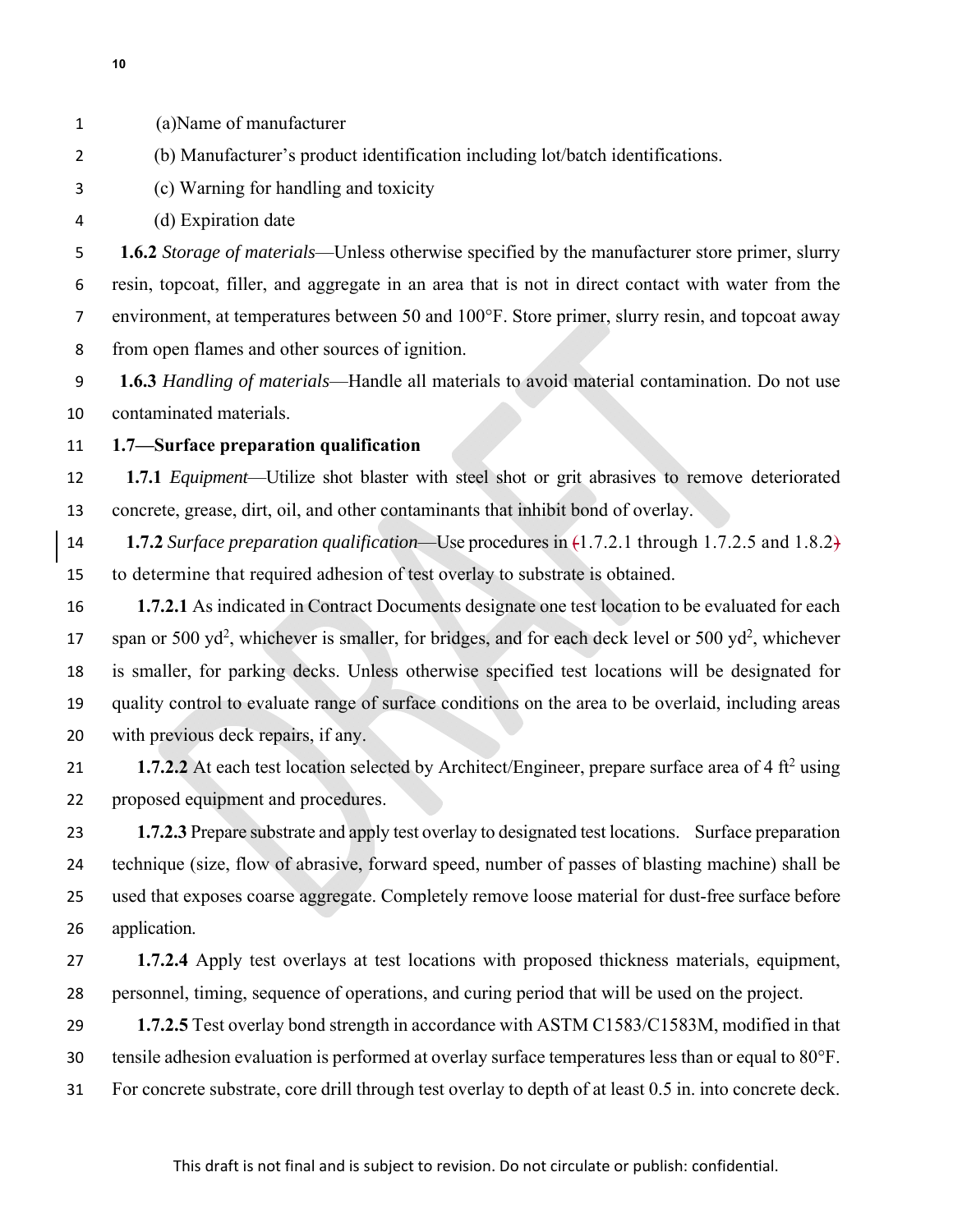1 For steel surfaces, core through test overlay to top of steel surface. Evaluate test result with an 2 average of three tests at each test location exceeding or equal to 250 psi.

3 **1.7.2.6** If average bond strength is less than 250 psi, modify surface preparation procedures and 4 repeat tests. If testing reported to the Architect/Engineer does not result in minimum average bond 5 strength of 250 psi, Architect/Engineer shall make decision on the placement of overlay.

## 6 **Part 2—PRODUCTS**

## 7 **2.1**—**Materials**

- 8 **2.1.1** *Methyl methacrylate-based primer*—Comply with requirements in Tables 2.1.1a and 2.1.1b
- 9 for Methyl methacrylate-based primer. Maintain all testing components at  $73^{\circ}F \pm 1^{\circ}F$  for a
- 10 minimum of 24 hours before mixing and testing.

#### 11

14

| Table 2.1.1a-Physical properties of mixed, |  |  |
|--------------------------------------------|--|--|
| uncured methyl methacrylate-based primer   |  |  |

| <b>Property</b>                             | Value                          | <b>Test method</b>                                                     |  |
|---------------------------------------------|--------------------------------|------------------------------------------------------------------------|--|
| $0.4 \text{ to } 1.5$<br>Viscosity<br>poise |                                | ASTM D <sub>2556</sub><br>(Spindle No. 3 at 20 rpm,<br>Brookfield RVT) |  |
| Gel time                                    | $10 \text{ to } 30$            | <b>ASTM C881/C881M</b>                                                 |  |
| at $73^{\circ}F$                            | minutes                        | (modified 2.4 oz) $*$                                                  |  |
| Flash point                                 | greater<br>than $40^{\circ}$ F | ASTM D <sub>1310</sub>                                                 |  |

12 \*The specimen to determine gel time in the field is 2.4 oz.

13 rather than 250 mL as required by ASTM C881/C881M.

| Table 2.1.1b-Physical properties of mixed, cured |  |  |
|--------------------------------------------------|--|--|
| methyl methacrylate-based primer                 |  |  |

| <b>Property</b>    | Value         | Test method |  |  |  |
|--------------------|---------------|-------------|--|--|--|
|                    | 2500 to 5000  | ASTM D638   |  |  |  |
| Tensile strength   | ps1           | (Type I)    |  |  |  |
| Tensile elongation | less than 10  | ASTM D638   |  |  |  |
|                    | percent       | (Type I)    |  |  |  |
| Water absorption   | less than 1.0 | ASTM D570   |  |  |  |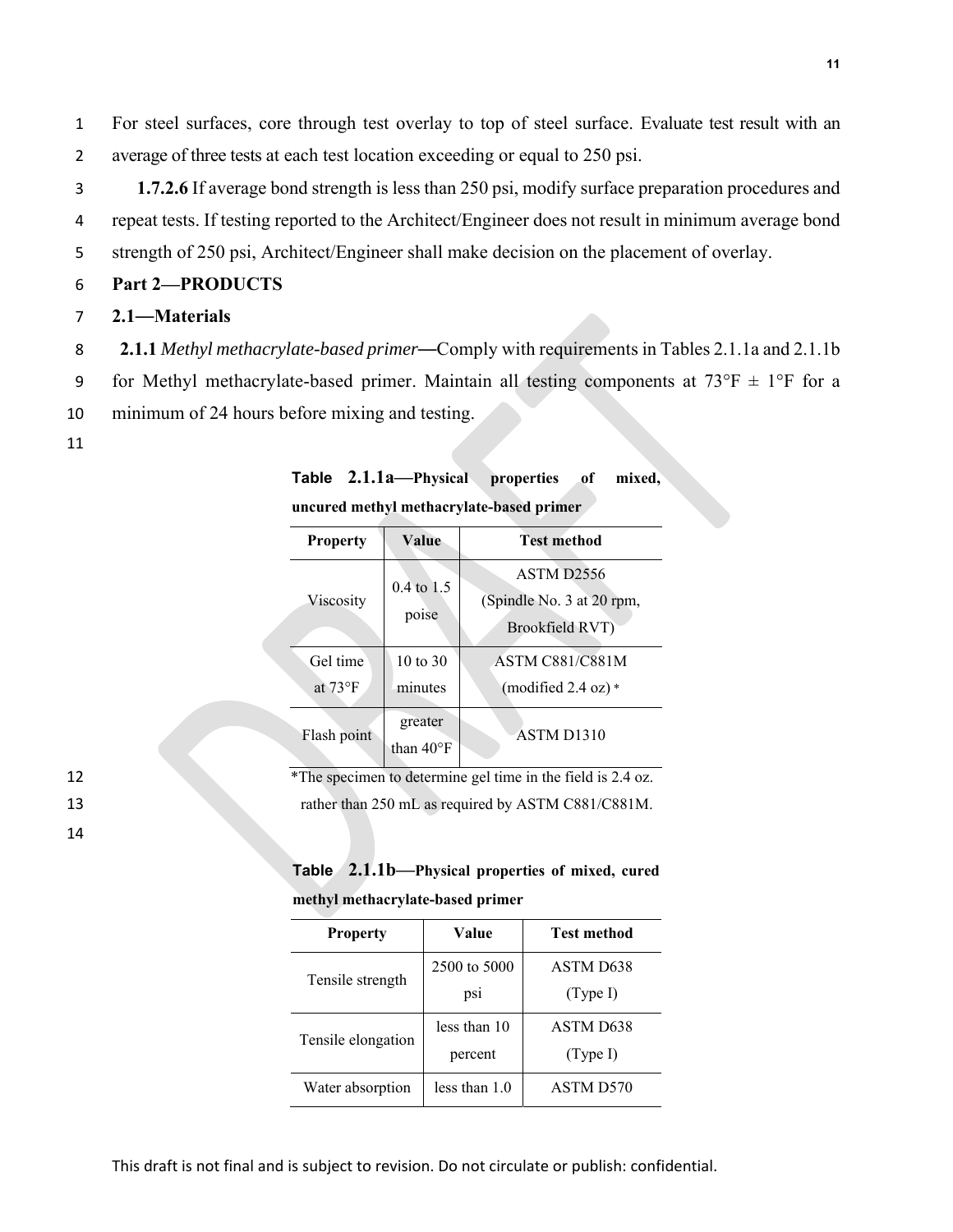|                                                                                            | percent |  |  |
|--------------------------------------------------------------------------------------------|---------|--|--|
|                                                                                            |         |  |  |
| 2.1.2 Methyl methacrylate-based slurry resin—Comply with requirements in Tables 2.1.2a and |         |  |  |

- 3 2.1.2b for methyl methacrylate-based slurry resin. Maintain all testing components at  $73^{\circ}F \pm 1^{\circ}F$  for
- 4 at least 24 hours before testing.

| <b>Property</b>              | Value                          | <b>Test method</b>                                                |
|------------------------------|--------------------------------|-------------------------------------------------------------------|
| Viscosity                    | 7.0 to $13.0$<br>poise         | <b>ASTM D2556</b><br>(Spindle No. 3 at 20 rpm,<br>Brookfield RVT) |
| Gel time<br>at $73^{\circ}F$ | $10 \text{ to } 30$<br>minutes | <b>ASTM C881/C881M</b><br>(modified $2.4$ oz) $*$                 |
| Flash point                  | greater that<br>$40^{\circ}$ F | ASTM D1310                                                        |

**Table 2.1.2a—Physical properties of mixed, uncured methyl methacrylate-based slurry resin**

5 \*The specimen to determine gel time in the field is 2.4 oz. 6 rather than 250 mL as required by ASTM C881/C881M.

7

**Table 2.1.2b—Physical properties of mixed, cured methyl methacrylate-based slurry resin**

| Value           | Test method |  |  |  |  |
|-----------------|-------------|--|--|--|--|
| 1000 to 2000    | ASTM D638   |  |  |  |  |
| psi             | (Type I)    |  |  |  |  |
| 30 to $70$      | ASTM D638   |  |  |  |  |
| percent         | (Type I)    |  |  |  |  |
| less than $0.5$ | ASTM D570   |  |  |  |  |
| percent         |             |  |  |  |  |
|                 |             |  |  |  |  |

8

**2.1.3** *Filler*—Fillers for overlay shall be supplied by overlay manufacturer and, when mixed with recommended quantity of methyl methacrylate-based slurry resin, shall result in self-leveling 11 slurry complying with requirements in Table 2.1.3. Maintain all testing components at  $73^{\circ}F \pm 1^{\circ}F$ for a minimum of 24 hours before testing.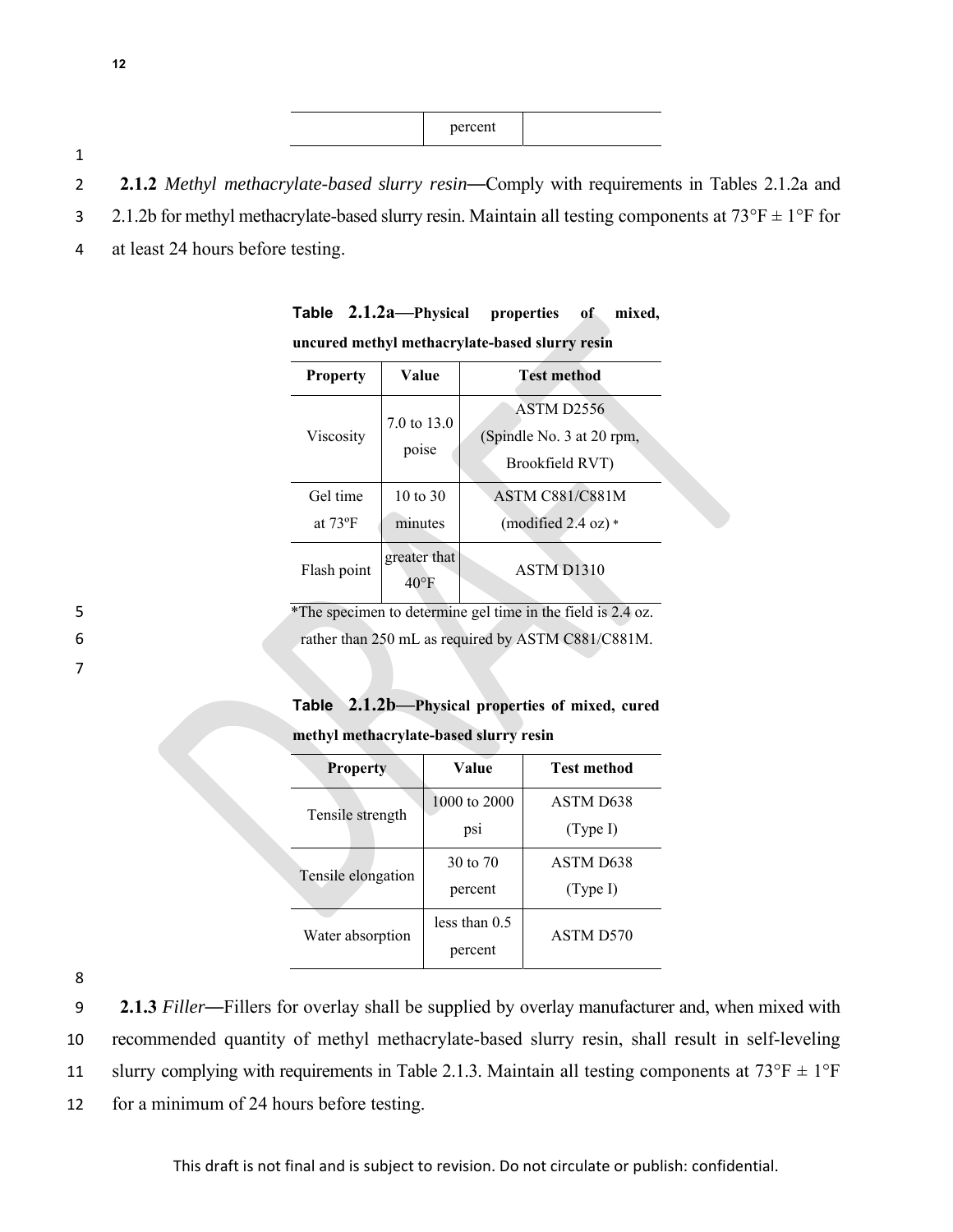| <b>Property</b>                                  | Value                | <b>Test method</b>                                       |
|--------------------------------------------------|----------------------|----------------------------------------------------------|
| Compressive<br>strength*<br>$(24 \text{ hours})$ | 1500 to 3000 psi     | ASTM D695                                                |
| Thermal<br>compatibility*                        | Pass                 | <b>ASTM</b><br>C884/C884M,<br>Method B                   |
| Bond strength <sup>*</sup>                       | greater than 250 psi | <b>ASTM</b><br>C <sub>1583</sub> /C <sub>1583</sub><br>М |
| Tensile strength*                                | 1000 to 2000 psi     | ASTM D638<br>(Type I)                                    |
| Flexural strength*                               | 1000 to $2000$ psi   | ASTM D790                                                |

**Table 2.1.3—Properties of type MMS mixed cured slurry** 

\*Test specimens shall be made using recommended ratios of methyl methacrylate-based slurry as supplied by manufacturer. Compressive strength, tensile strength, and flexural strength to be tested on binder and filler slurry only. Thermal compatibility and bond strength to be tested on test specimens of complete slurry overlay system (primer, slurry, broadcast aggregate, and topcoat).

3

4 **2.1.4** *Methyl methacrylate-based topcoat*—Comply with requirements in Tables 2.1.4a and 5 2.1.4b for methyl methacrylate-based topcoat. Maintain all testing components at  $73^{\circ}F \pm 1^{\circ}F$  for 6 a minimum of 24 hours before testing.

7

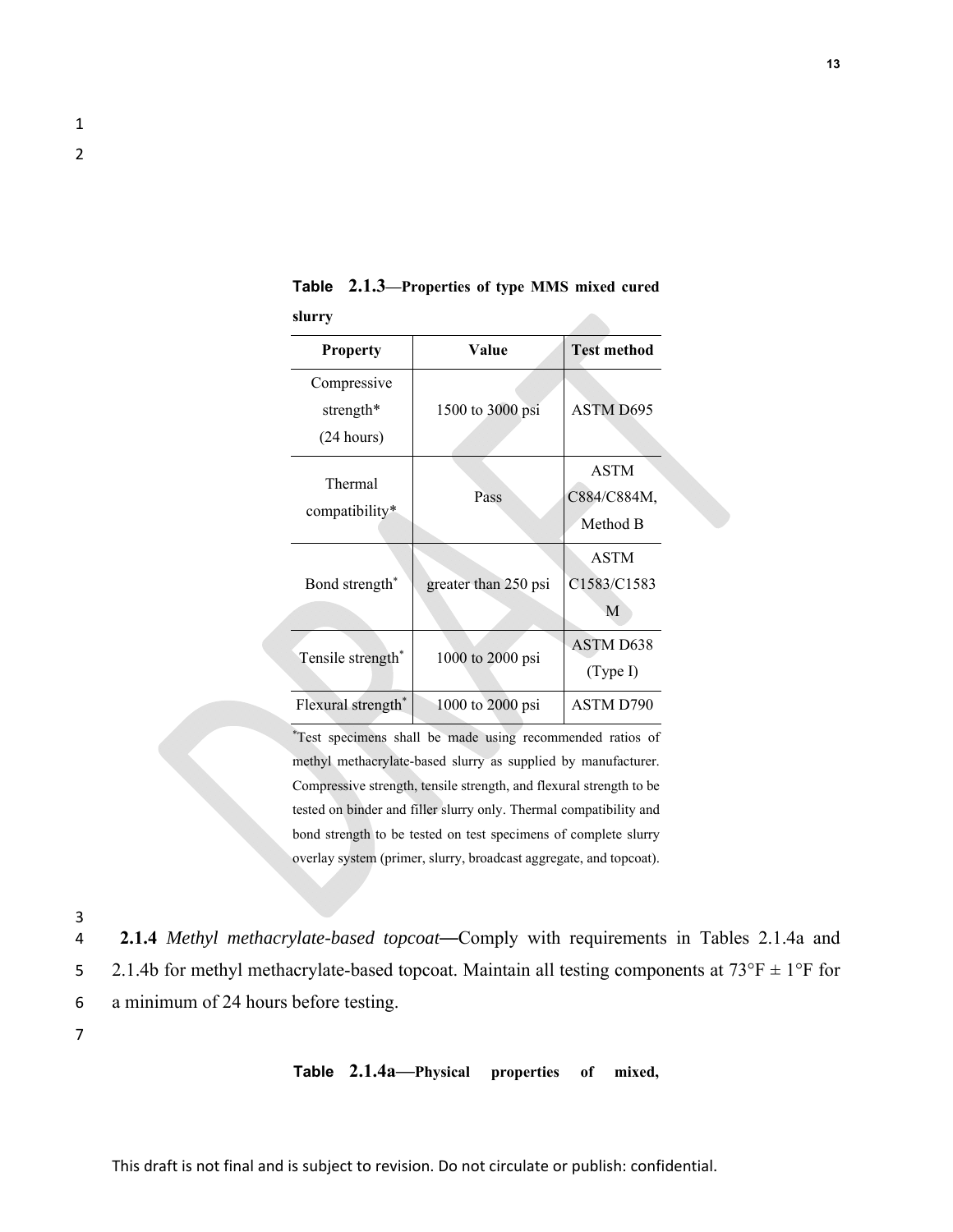| <b>Property</b>               | Value                          | <b>Test method</b>                                                     |
|-------------------------------|--------------------------------|------------------------------------------------------------------------|
| Viscosity                     | $0.4 \text{ to } 1.5$<br>poise | ASTM D <sub>2556</sub><br>(Spindle No. 3 at 20 rpm,<br>Brookfield RVT) |
| Gel time<br>at $73^{\circ}$ C | 10 to 30<br>minutes            | <b>ASTM C881/C881M</b><br>(modified $2.4 \text{ oz}$ ) *               |
| Flash point                   | greater than<br>$40^{\circ}$ F | ASTM D1310                                                             |

**uncured methyl methacrylate-based topcoat resin**

<sup>\*</sup>The specimen to determine gel time in the field is 2.4 oz. 2 rather than 250 mL as required by ASTM C881/C881M.

**Table 2.1.4b—Physical properties of mixed, cured methyl methacrylate-based topcoat resin**

| <b>Property</b>    | Value                          | Test method           |
|--------------------|--------------------------------|-----------------------|
| Tensile strength   | 2500 to 6000<br>ps1            | ASTM D638<br>(Type I) |
| Tensile elongation | $20 \text{ to } 50$<br>percent | ASTM D638<br>(Type I) |
| Water absorption   | less than $0.4$<br>percent     | ASTM D570             |

4

3

5

**2.1.5** *Broadcast aggregate*—Comply with requirements in Table 2.1.5 for broadcast aggregate and have a hardness of 6 or higher on Mohs hardness scale. Aggregate to be angular; consist of natural silica sand, basalt, or other nonfriable aggregate; and contain less than 0.2 percent moisture when tested in accordance with ASTM C566. Aggregate particle size distribution to be tested in accordance with ASTM C136.

**Table 2.1.5—Broadcast aggregate gradation**

| Normal sieve opening | Percent passing |
|----------------------|-----------------|
| (sieve designation)  |                 |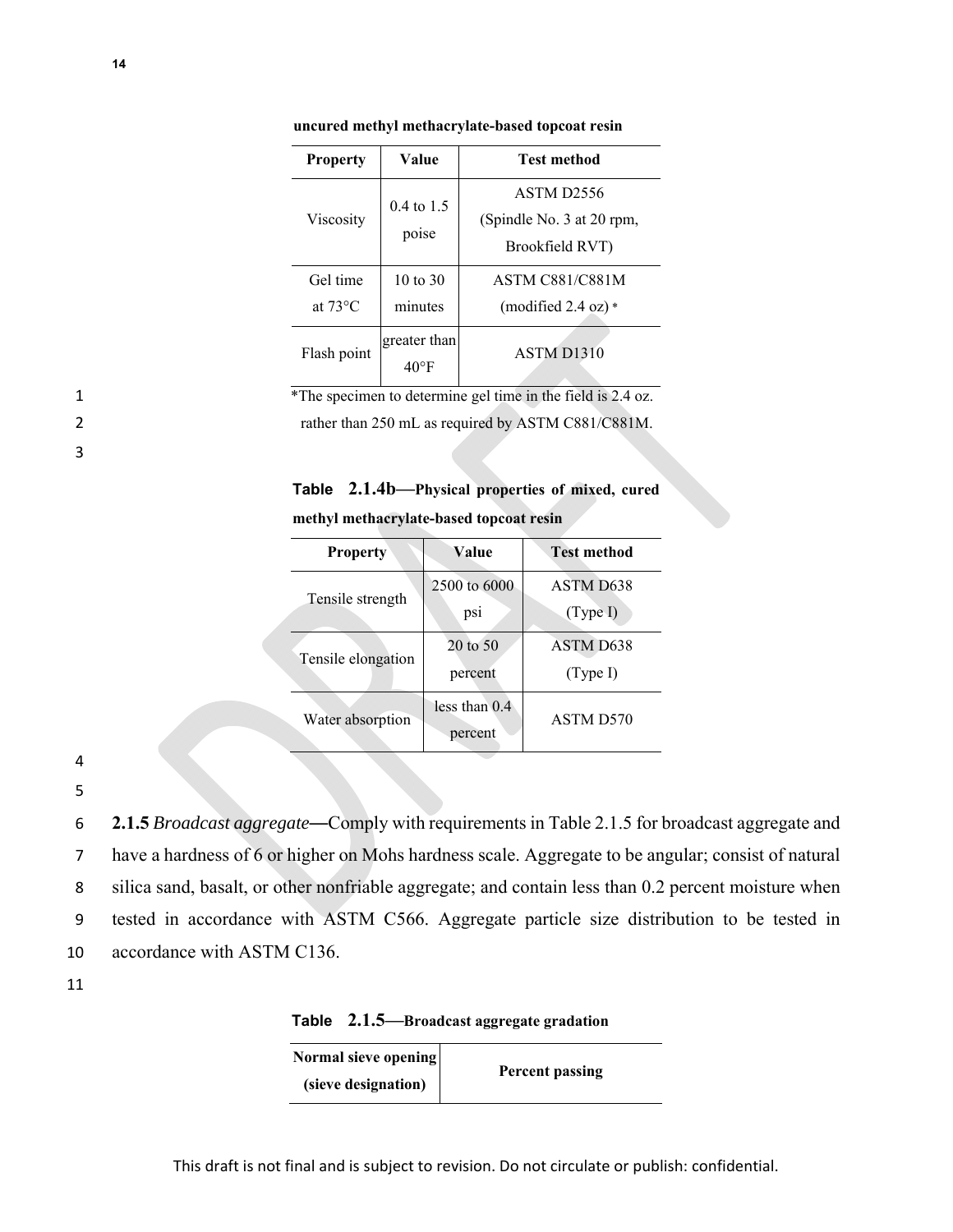| Broadcast bridge deck aggregate gradation |                   |
|-------------------------------------------|-------------------|
| $0.187$ in. (No.4)                        | 100               |
| $0.0937$ in. (No. 8)                      | 30 to 75          |
| $0.0469$ in. (No. 16)                     | $0 \text{ to } 5$ |
| $0.0234$ in. (No. 30)                     | $0$ to 1          |
|                                           |                   |

**Broadcast parking deck aggregate gradation** 

| 100        | $0.0937$ in. (No. 8)  |
|------------|-----------------------|
| 51 to 75   | $0.0469$ in. (No. 16) |
| 14 to 50   | $0.0331$ in. (No. 20) |
| $0$ to 25  | $0.0234$ in. (No. 30) |
| $0$ to $2$ | $0.0165$ in. (No. 40) |

#### 

#### **Part 3—EXECUTION**

## **3.1—Surface preparation**

**3.1.1** *Quality control of surface preparation*— Prepare services for overlay to same surface profile as accepted in 1.7.2.

**3.1.2** *Concrete decks—*Prepare concrete surfaces using procedures approved in 1.7 that result in acceptable average bond strength at test locations. Unless otherwise specified, prepared surface 8 shall have a profile equivalent to CSP 5 or rougher, as defined in ICRI 310.2R.  $\frac{15}{15}$ 

**3.1.3** *Steel decks—*Prepare steel surfaces according to NACE No. 2/SSPC-SP 10 resulting in surface profiles of at least 4 mils when measured in accordance with ASTM D4417. If flash rust appears, reblast surface to NACE No. 2/SSPC-SP 10. Blast surface removing rust, dust and other loose materials that can interfere with overlay bond.

**3.1.4** If Architect/Engineer determines that surface preparation is inadequate, repeat until it meets acceptable standards. Obtain Architect/Engineer acceptance of surface preparation before placing overlay.

# **3.2—Mixing methyl methacrylate-based primer, resin filler slurry, and topcoat**

**3.2.1** *Primer––*Mix methyl methacrylate-based primer resin with catalyst according to manufacturer's instructions. For each mixed primer batch, submit following information:

(a) Date and time each batch is poured identified by its unique number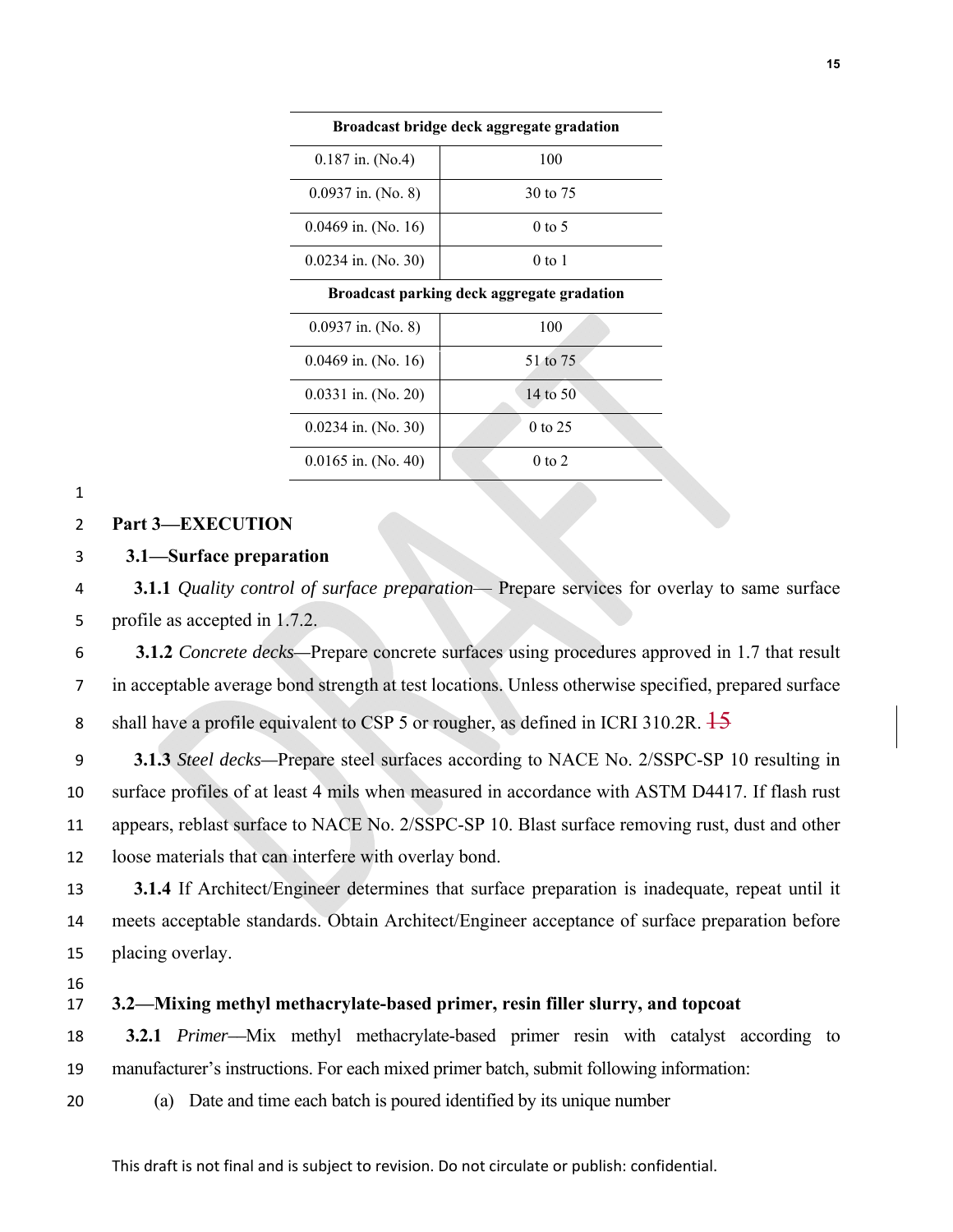| 1        | (b) Deck location where each batch was placed                                                      |
|----------|----------------------------------------------------------------------------------------------------|
| 2        | Gel time tested in accordance with ASTM C881/C881M modified to 2.4 oz specimen<br>(c)              |
| 3        | Temperature of the air, deck surface, and mixed polymer components $27$<br>(d)                     |
| 4        | 3.2.2 Resin filler slurry—Mix methyl methacrylate-based resin and filler according to              |
| 5        | manufacturer's instructions. Use equipment with mixing capacity that allows placement operations   |
| 6        | to proceed continuously and be completed before overlay slurry begins to gel at area of the next   |
| 7        | placement.                                                                                         |
| 8        | For each mixed slurry batch, equal to one full load of the mixer's capacity, sample slurry mixture |
| 9        | each hour of mixing if continuous mixing is used, maintain and submit following information:       |
| 10       | Date and time each batch identified by its unique number was poured<br>(a)                         |
| 11       | Deck location where each batch was placed<br>(b)                                                   |
| 12       | Gel time tested in accordance with ASTM C881/C881M modified to<br>(c)                              |
| 13       | 2.4 Oz. specimen                                                                                   |
| 14       | Temperature of air, deck surface, and mixed polymer components at the time of<br>(d)               |
| 15       | Placement                                                                                          |
| 16       | Topcoat-Mix methyl methacrylate-based topcoat with catalyst according<br>3.2.3<br>to               |
| 17       | manufacturer's instructions.                                                                       |
| 18       |                                                                                                    |
| 19       | For each mixed topcoat batch, submit following information:                                        |
| 20       | Date and time each batch identified by its unique number was poured<br>(a)                         |
| 21       | (b) Deck location where batch was placed                                                           |
| 22       | (c) Gel time tested in accordance with ASTM C881/C881M modified to                                 |
| 23       | 2.4 oz specimen                                                                                    |
| 24       | (d) Temperature of air, deck surface, and mixed polymer components at time of pouring              |
| 25<br>26 | Time to opening to traffic polymer overlay.<br>3.3—Overlay application                             |
| 27       | <b>3.3.1</b> Cold weather limits—Place overlay when deck temperature or applicable surface and     |
| 28       | polymer materials are not expected to be less than 32°F, as indicated in the Contract Documents.   |
| 29       | 3.3.2 Hot weather limits—Place overlay when 2.4 oz job-site production samples have gel times      |
| 30       | equal to or greater than 10 minutes or when broadcast aggregate will penetrate methyl              |
| 31       | methacrylate-based slurry layer as indicated in Contract Documents and as recommended by           |

 $\mathbf{I}$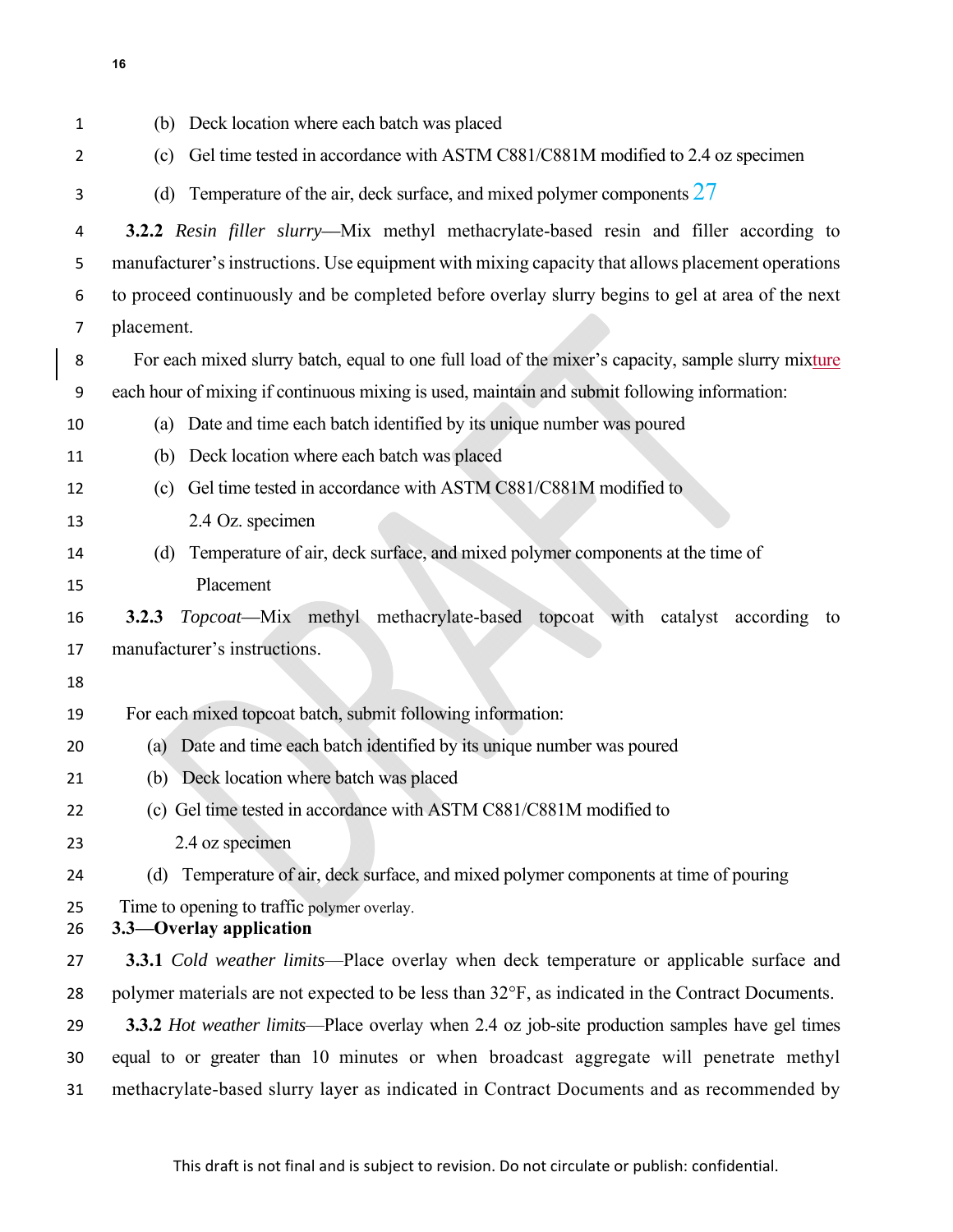the manufacturer.

**3.3.3** *Moisture limits*—Place overlay on surfaces when there is no visible moisture under plastic sheet when tested in accordance with ASTM D4263 modified to 2 hours or per manufacturer recommendations as indicated in the Contract Documents.

- **3.3.4** The overlay application consists of four distinct steps:
- (a) Apply Methyl methacrylate-based primer
- (b) Place Methyl methacrylate-based slurry
- (c) Broadcast Aggregate
- (d) Apply Methyl methacrylate-based topcoat

**3.3.5** Place overlay on hydraulic-cement concrete or patching materials greater than 28 days of age,

unless otherwise specified.

**3.3.5** Do not place overlay on magnesium-phosphate-cement concrete.

**3.3.6** Do not place overlay over crack repair or other materials that will affect bonding or curing of overlay.

**3.3.7** To identify excess substrate moisture, tape a plastic sheet to concrete surface in accordance with ASTM D4263. At 2 hours after applying plastic sheet, check for presence of condensation beneath plastic sheet. If no condensation is present, surface is sufficiently dry to apply overlay.

**3.3.8** *Priming*—Mix methyl methacrylate-based primer components according to manufacturer's instructions. Use squeegees or paint rollers to apply primer at a uniform coverage rate of 100 ft<sup>2</sup>/gal.  $\pm 2$  ft<sup>2</sup>/gal unless otherwise recommended by manufacturer. Allow primer to cure tack-free prior to slurry placement. Protect primed surface from contamination.

**3.3.9** *Methyl methacrylate-based slurry placement*—Use a self or hand-advanced vibrating screed or gauge rake to apply overlay slurry. Adjust screed or gauge rake to required depth of overlay slurry. Unless otherwise specified, apply methyl methacrylate-based slurry at a thickness 25 of  $0.25$  in.  $\pm 0.05$  in.

**3.3.10** *Aggregate broadcasting*—After placement of methyl methacrylate-based slurry and, while it is still fluid, broadcast aggregate onto surface until a dry layer of aggregate is present over entire surface. If wet spots develop, broadcast additional aggregate until a dry surface is reestablished. Remove excess aggregate when slurry has cured sufficiently so that embedded aggregate is not dislodged. Remove excess aggregate with street sweeping equipment, brooms, or dry compressed air. Unless otherwise specified, do not reuse removed aggregate.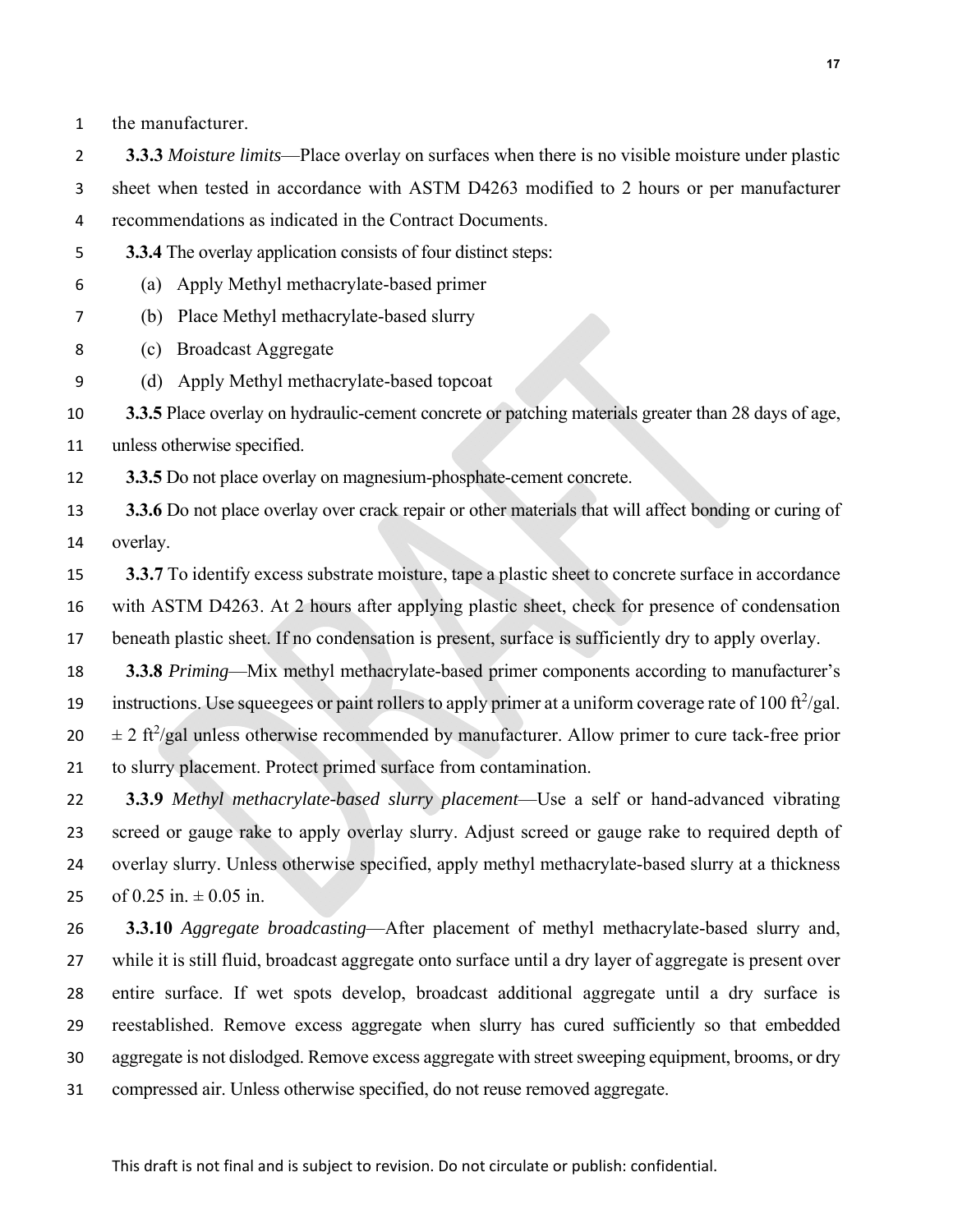| 1              | 3.3.11 Top coating—After overlay has cured and excess broadcast aggregate has been removed,                     |
|----------------|-----------------------------------------------------------------------------------------------------------------|
| $\overline{2}$ | mix methyl methacrylate-based topcoat components according to manufacturer's instructions. Use                  |
| 3              | squeegees or paint rollers to apply topcoat at a uniform coverage rate between 50 and 80 ft <sup>2</sup> /gal., |
| 4              | unless otherwise recommended by manufacturer.                                                                   |
| 5              | $3.43.3$ - Curing                                                                                               |
| 6              | <b>3.4.1</b> Cure overlay in accordance with manufacturer recommendations.                                      |
| 7              | 3.4.2 If protection against adverse weather conditions is necessary during curing, cover with                   |
| 8              | non-adhering plastic cover. Remove plastic cover after surface is tack-free.                                    |
| 9              | $3.5 -$ Joints                                                                                                  |
| 10             | Maintain expansion joints in concrete surface being overlaid during overlay application. If joints              |
| 11             | must be saw cut into overlay, perform the cut as soon as overlay supports sawing equipment without              |
| 12             | damaging overlay. Saw cut joints within 12 hours of overlay placement.                                          |
| 13             | 3.6 – Opening to traffic                                                                                        |
| 14             | Open to traffic according to the manufacturer recommendations or when vehicle tires will not                    |
| 15             | cause depression or permanently deform finished overlay.                                                        |
| 16             | non-mandatory language follows                                                                                  |
| 17             | <b>NOTES TO SPECIFIER</b>                                                                                       |
| 18             | <b>General notes</b>                                                                                            |
| 19             | G1. ACI Specification 548.10-2X is to be used by reference in the Project Specification. Do not                 |
| 20             | copy individual parts, articles, or paragraphs into the Project Specification, because taking them              |
| 21             | out of context may change their meaning.                                                                        |
| 22             | G2. If parts of ACI Specification 548.10-2X are copied into the Project Specification or any                    |
| 23             | other document, do not refer to them as an ACI Specification.                                                   |
| 24             | G3. A statement such as the following will serve to make ACI Specification 548.10-2X a part of                  |
| 25             | the Project Specification:                                                                                      |
| 26             | "Work on (Project Title) shall conform to all requirements of ACI 548.10-2X,                                    |
| 27             | "Specification for Type MMS (Methyl Methacrylate Slurry) Polymer Overlay for Bridge                             |
| 28             | and Parking Garage Decks," published by the American Concrete Institute, Farmington                             |
| 29             | Hills, Michigan, except as modified by these Contract Documents."                                               |
| 30             | G4.-ACI Specification 548.10-2X is written in the three-part format of the Construction                         |
| 31             | Specifications Institute, as adapted for ACI requirements. The language is imperative and terse.                |
|                |                                                                                                                 |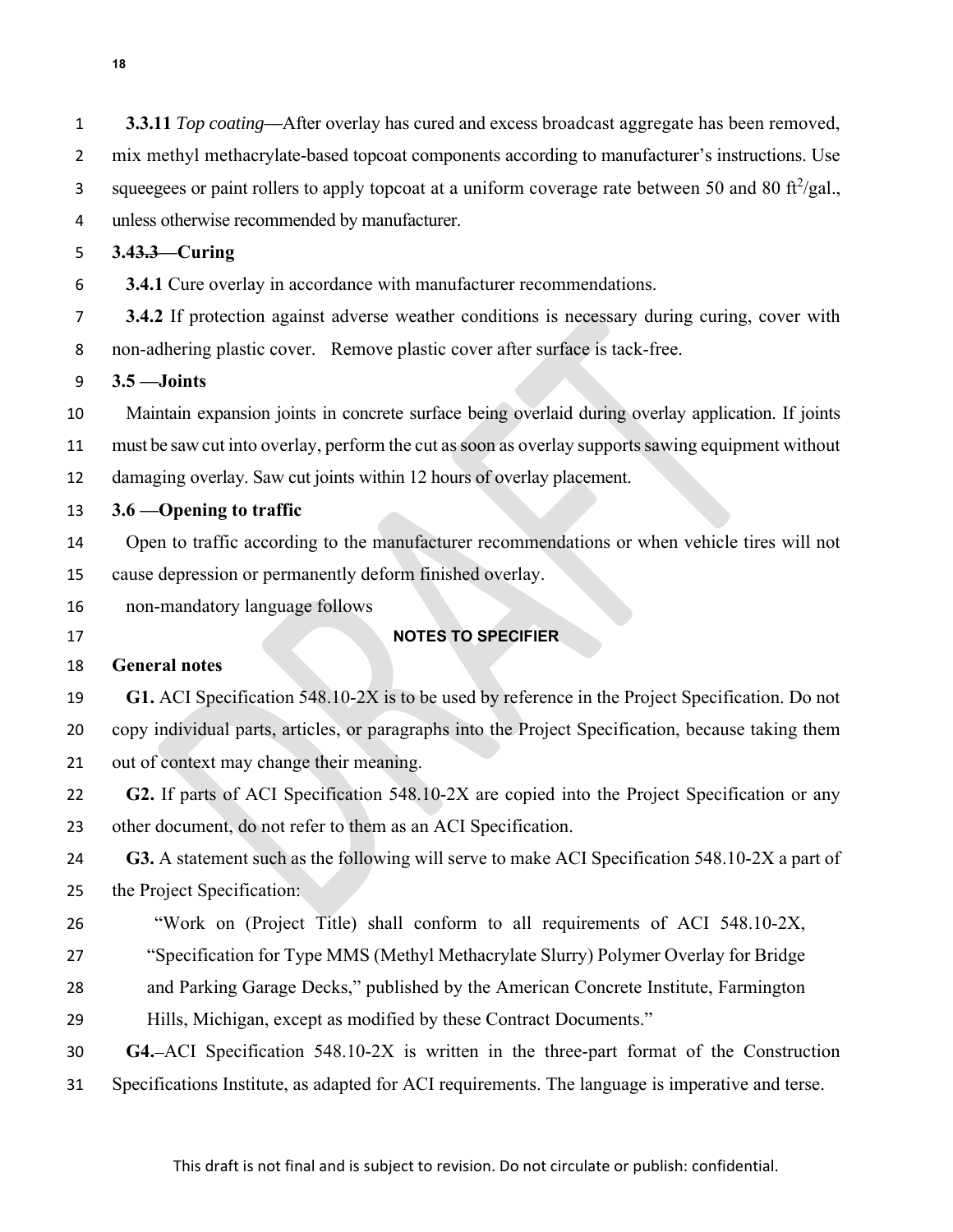**G5.** If ACI Specification 548.10-2X is referenced in Contract Documents along with another ACI specification that contains overlapping provisions, identify which requirements are in conflict and state in Contract Documents which requirements govern.

# **Foreword to checklists**

**F1.** This foreword is included for explanatory purposes only; it is not a part of ACI Specification 548.10-2X.

**F2.** ACI Specification 548.10-2X may be referenced by the specifier in the Project Specification for any building project, together with supplementary requirements for the specific project. Responsibilities for project participants must be defined in the Project Specification. ACI Specification 548.10-2X cannot and does not address responsibilities for any project participant other than the Contractor.

**F3.** Checklists do not form a part of ACI Specification 548.10-2X. Checklists assist the specifier in selecting and specifying project requirements in the Project Specification.

**F4.** The Mandatory Requirements Checklist indicates work requirements regarding specific qualities, procedures, materials, and performance criteria that are not defined in ACI Specification 548.10-2X. The specifier must include these requirements in the Project Specification.

**F5.** The Optional Requirements Checklist identifies specifier alternatives and additions. The checklist identifies the parts and articles of ACI Specification 548.10-2X and the action required or available to the specifier. The specifier should review each of the items in the checklist and make adjustments to the needs of a particular project by including those selected alternatives as mandatory requirements in the Project Specification.

**F6.** *Cited references*—Documents and publications that are referenced in the checklists of ACI 24 Specification 549.10-2X are listed below. These references provide guidance to the specifier and are not considered to be a part of ACI Specification 548.10-2X.

### *International Concrete Repair Institute*

- ICRI Technical Guideline No. 310.2R-2013—Selecting and Specifying Concrete Surface
- Preparation for Sealers, Coatings, Polymer Overlays, and Concrete Repair
- 
- *The Society for Protective Coatings/NACE International*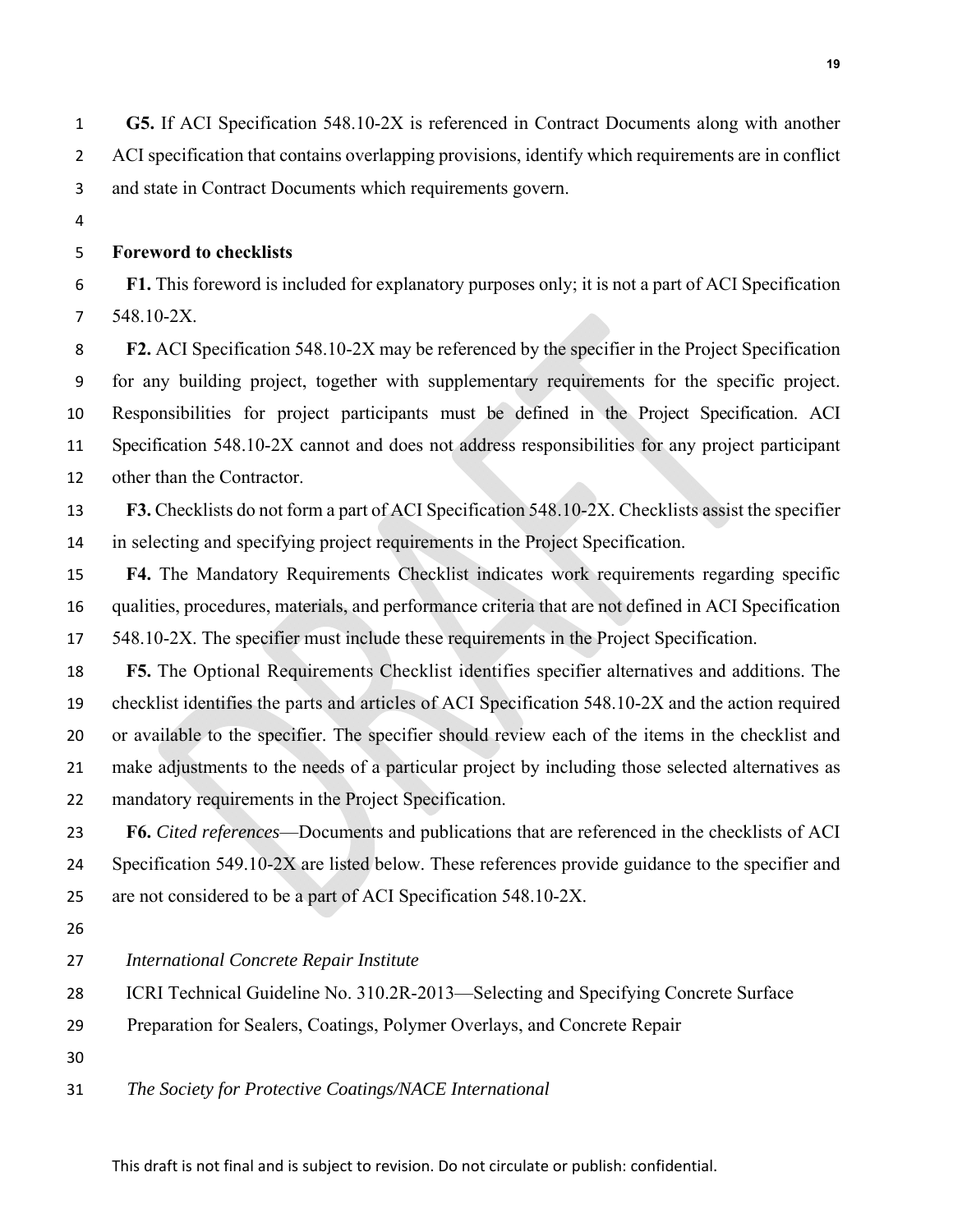| $\mathbf{1}$  | NACE No.2/SSPC-SP 10—Near-White Metal Blast Cleaning 1994 |
|---------------|-----------------------------------------------------------|
| $\mathcal{L}$ |                                                           |
| -3            |                                                           |
| 4             |                                                           |
|               |                                                           |

# **MANDATORY REQUIREMENTS CHECKLIST**

| Part/Article          | <b>Notes to Specifiers</b>                                                                                                      |
|-----------------------|---------------------------------------------------------------------------------------------------------------------------------|
| 1.1.1                 | Indicate in Contract Documents those portions of Work to be constructed as Type MMS polymer overlay                             |
| 1.7.2.1               | Specify test locations for quality control to evaluate range of surface conditions on the area to be overlaid.                  |
| Test locations        |                                                                                                                                 |
| $+9$                  | hot weather and moisture limits recommended by<br>Specify application cold weather,<br>يتملعونيم                                |
| Project conditions    | manufacturer                                                                                                                    |
| 3.1.2.1               | Specify one test location to be evaluated for each span or $500 \text{ yd}^2$ , whichever is smaller, for bridges, and for each |
| Quality control tests | deck level or 500 yd <sup>2</sup> , whichever is smaller, for parking decks.                                                    |
|                       |                                                                                                                                 |
| 3.3                   | Specify application cold weather, hot weather, and moisture limits recommended by the overlay material                          |
| Overlay application   | manufacturer.                                                                                                                   |
|                       |                                                                                                                                 |
| 3.3.2                 | Specify type of mixing equipment for slurry.                                                                                    |
|                       |                                                                                                                                 |
|                       |                                                                                                                                 |
|                       |                                                                                                                                 |

# 6 **OPTIONAL REQUIREMENTS CHECKLIST**

| Part/Article               | <b>Notes to Specifiers</b>                                                                                                                                                                                                     |
|----------------------------|--------------------------------------------------------------------------------------------------------------------------------------------------------------------------------------------------------------------------------|
| 1.5.1<br>Submittals        | Specify required materials to be submitted along with a manufacturer certificate of compliance and quality control<br>test results verifying conformance to each material specifications, if different from the specification. |
| 1.5.2<br><b>Submittals</b> | Specify required materials to be submitted if different from the specification.                                                                                                                                                |